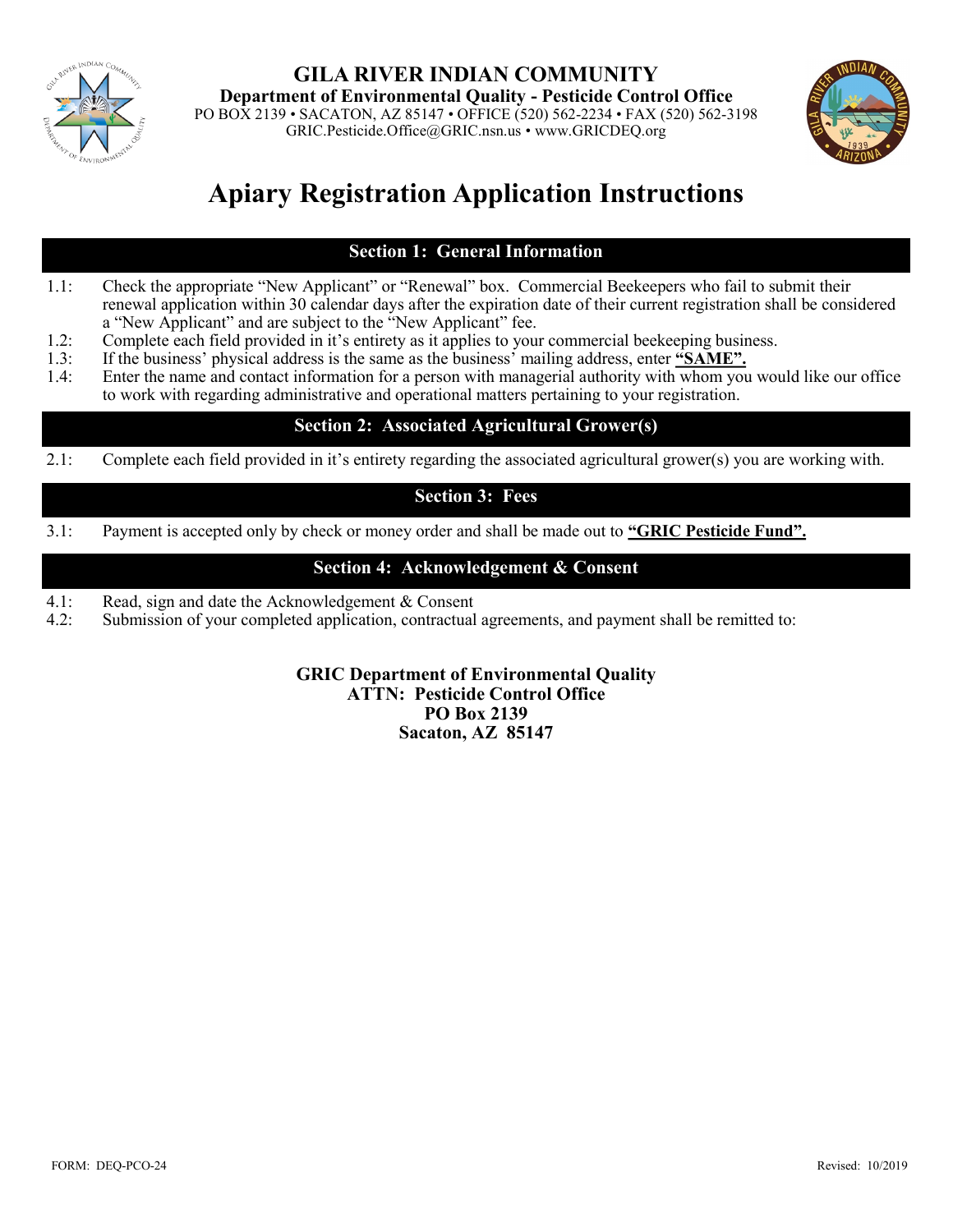

New Applicant Renewal

# **GILA RIVER INDIAN COMMUNITY**

**Department of Environmental Quality - Pesticide Control Office** PO BOX 2139 • SACATON, AZ 85147 • OFFICE (520) 562-2234 • FAX (520) 562-3198 GRIC.Pesticide.Office@GRIC.nsn.us • www.GRICDEQ.org



# **Apiary Registration Application**

| <b>Section 1: General Information</b>                |             |        |      |  |  |  |  |
|------------------------------------------------------|-------------|--------|------|--|--|--|--|
| <b>Business Name:</b>                                |             | Owner: |      |  |  |  |  |
| Mailing Address:                                     | City:       | State: | ZIP: |  |  |  |  |
| Physical Address:                                    | City:       | State: | ZIP: |  |  |  |  |
| <b>Business Phone:</b>                               | Cell Phone: | Fax:   |      |  |  |  |  |
| <b>Contact Person's Name:</b>                        | Phone:      | Email: |      |  |  |  |  |
| <b>Section 2: Associated Agricultural Grower (s)</b> |             |        |      |  |  |  |  |
| Business / Establishment Name #1:                    |             | Owner: |      |  |  |  |  |
| Physical Address:                                    | City:       | State: | ZIP: |  |  |  |  |
| <b>Contact Person's Name:</b>                        | Phone:      | Email: |      |  |  |  |  |
| Business / Establishment Name #2:                    |             | Owner: |      |  |  |  |  |
| Physical Address:                                    | City:       | State: | ZIP: |  |  |  |  |
| <b>Contact Person's Name:</b>                        | Phone:      | Email: |      |  |  |  |  |
| Business / Establishment Name #3:                    |             | Owner: |      |  |  |  |  |
| Physical Address:                                    | City:       | State: | ZIP: |  |  |  |  |
| <b>Contact Person's Name:</b>                        | Phone:      | Email: |      |  |  |  |  |